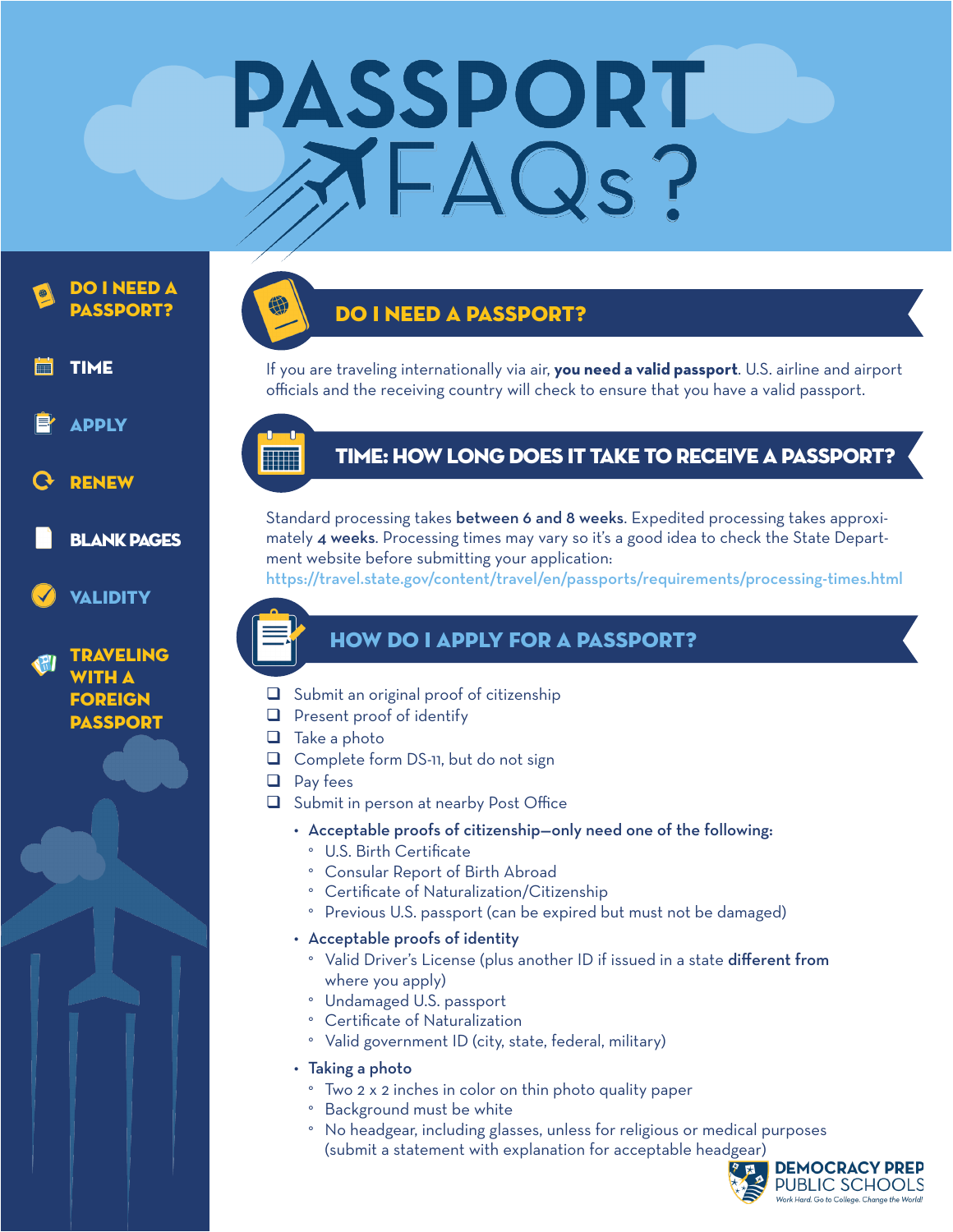# PASSPORT XFAQS?

DO I NEED A passport?

**TIME** 

Apply

renew

blank pages

**VALIDITY** 

traveling WITH A foreign **PASSPORT** 



- **n** United States Postal Service Office
- **u** UPS Store
- $\blacksquare$  FedEx Office
- <sup>n</sup> Any local drug stores that takes Passport Pictures (i.e. CVS, Walgreens, Costco)

#### • Complete DS-11 form

- ° Available at https://pptform.state.gov
- ° Requires Social Security Number
- ° Printer needed—can complete online, but you must print it out and submit it in person
- • Make Payments
	- ° Need personal check or money order (some places also take cash, call ahead to check)
	- ° Passport fee and execution fee are two separate payments
	- Minor Passport Book (under 16 years old): passport $\rightarrow$ \$80 payable to **Department of State** and execution fee $\rightarrow$ \$25 payable to the acceptance facility
	- Adult Passport Book (16 years old and older): passport $\rightarrow$ \$110 payable to **Department of State** and execution fee $\rightarrow$ \$25 payable to the acceptance facility
- Submit in person, nearby locations include:
	- ° Submit in person to a nearby USPS Office.
	- You can search for locations near you at https://iafdb.travel.state.gov
	- Under Age 16:
	- ° Both parents/guardians must authorize the issuance of the child's passport if under the age of 16 years old. The best way to do this is for both parents/guardians to go with the child in person to apply for the passport. If both parents are not available, see next steps here:

https://travel.state.gov/content/passports/en/passports/under-16.html

### how do i renew a passport?

- **Q** Make sure that your passport is renewable by mail (see below)
- Q Complete form DS-82
- $\Box$  Take a photo
- $\Box$  Pay fees
- $\Box$  Mail application with payment and photos
	- You can renew a passport by mail if:
		- ° Your undamaged passport can be submitted with your application
		- ° You received your passport within the past 15 years
	- ° You were at least 16 years old when you were issued the passport
		- ° Your passport has your current name, or you can provide legal documentation of your name change
		- If any of the above statements do not apply to you, you must Apply in Person using form DS-11 but do not sign until instructed to by a passport agent.<br> **EXEMOCRACY PREP**

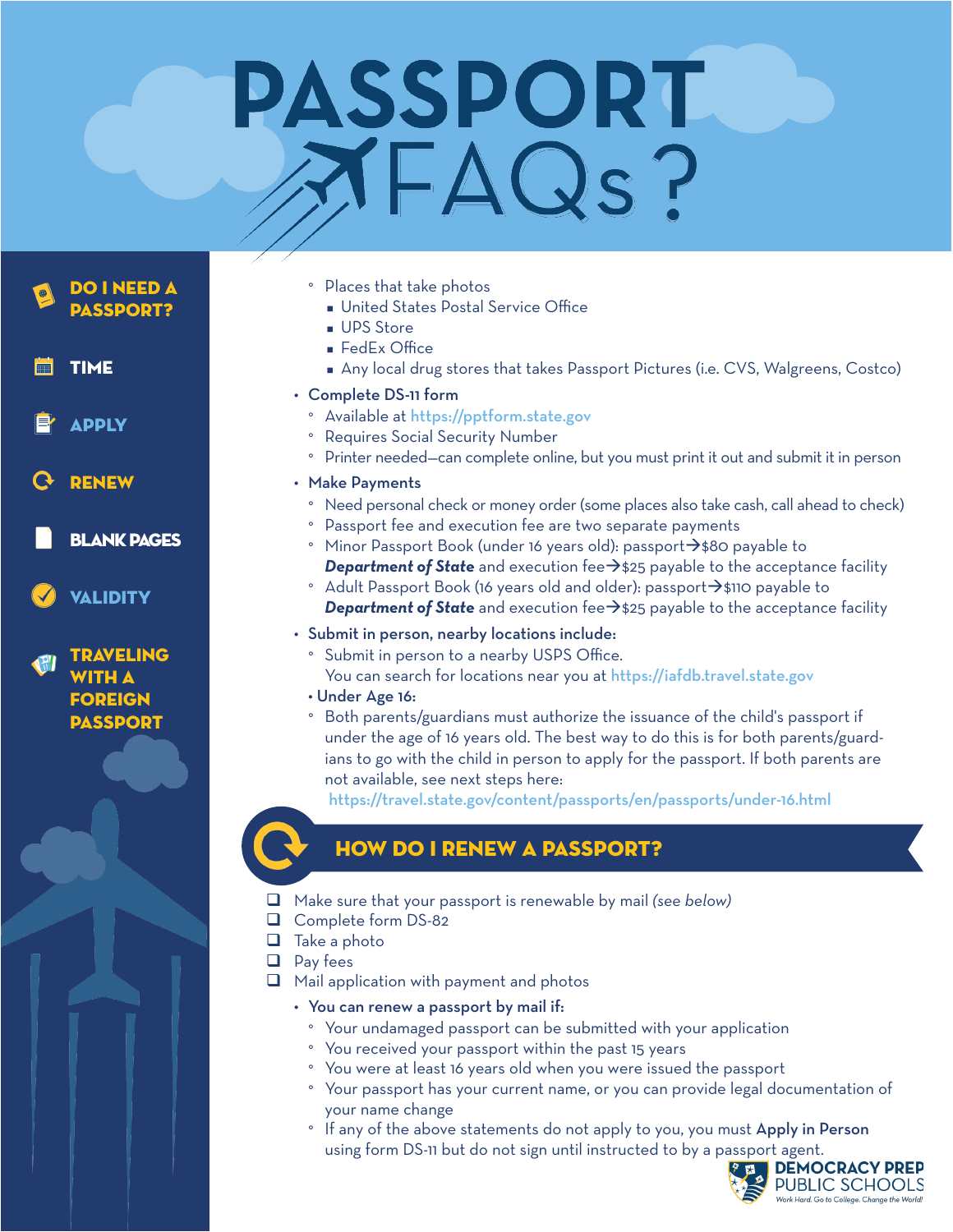# **PASSPORT** XFAQs?

DO I NEED A passport? **TIME** Apply renew blank pages **VALIDITY** 



#### • Form DS-82

- ° Available at http://eforms.state.gov/Forms/ds82.pdf
- ° Complete in black ink
- $\cdot$  Taking a photo
	- ° Two 2 x 2 inches in color on thin photo quality paper
	- ° Background must be white
	- ° No headgear, including glasses, unless for religious or medical purposes (submit a statement with explanation for acceptable headgear)
	- ° Places that take photos
		- **n** United States Postal Service Office
		- **u** UPS Store
		- FedEx Office
		- **Any local drug stores that takes Passport Pictures (i.e. CVS, Walgreens, Costco)**
	- ° Staple photo to DS-82
	- ° Make your \$110 check or money order payable to the *Department of State*
	- ° Send everything (old passport, DS-82 with photo, fees) in a padded, weatherproof and tracked envelope to:
	- National Passport Processing Center | P.O. Box 90155, Philadelphia, PA 19190
	- If any of the above statements do not apply to you, you must Apply in Person using form DS-11.

#### how many blank pages should my passport have?

Passports are issued with **17 blank pages** to be used for visas and country entry/exit stamps. Some countries require that your passport has two to four blank visa/stamp pages. Some airlines will not allow you to board if this requirement is not met.



#### how long is my passport valid?

If your U.S. passport was issued when you were 16 years old or older, your passport is valid for 10 years. If your U.S. passport was issued when you were 15 years old or younger, your passport is valid for 5 years. Most countries require that a passport be valid for at least six months beyond the completion of a trip. If your passport expires sooner than that, you must apply to renew your passport.

*Example: If you are planning to travel to South Africa in June and return to the U.S. in July, your passport must be valid through January of the following year.*